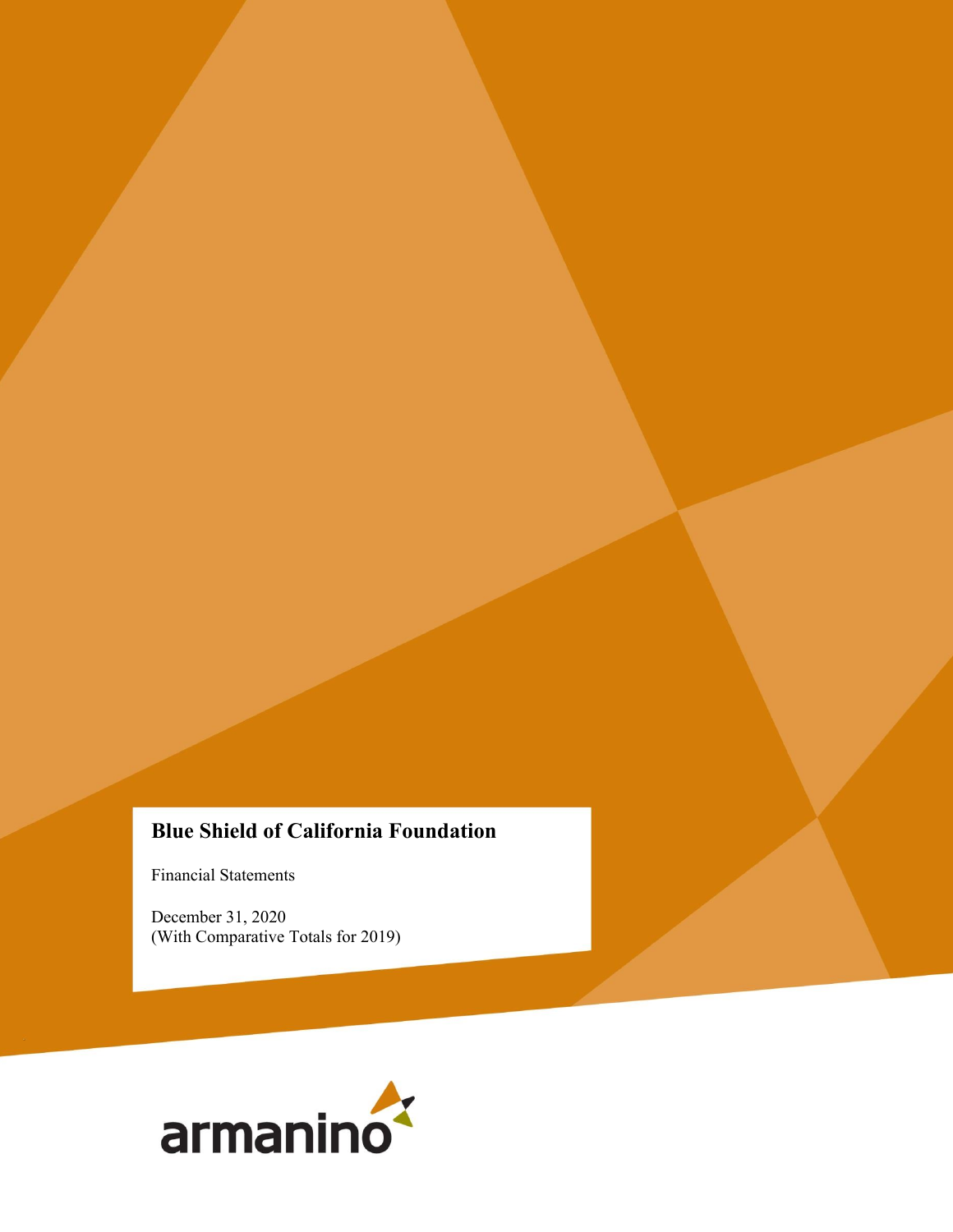# TABLE OF CONTENTS

|                                        | Page No. |
|----------------------------------------|----------|
| <b>Independent Auditor's Report</b>    | $1 - 2$  |
| <b>Statement of Financial Position</b> | 3        |
| <b>Statement of Activities</b>         | 4        |
| <b>Statement of Cash Flows</b>         | 5        |
| <b>Notes to Financial Statements</b>   | $6 - 13$ |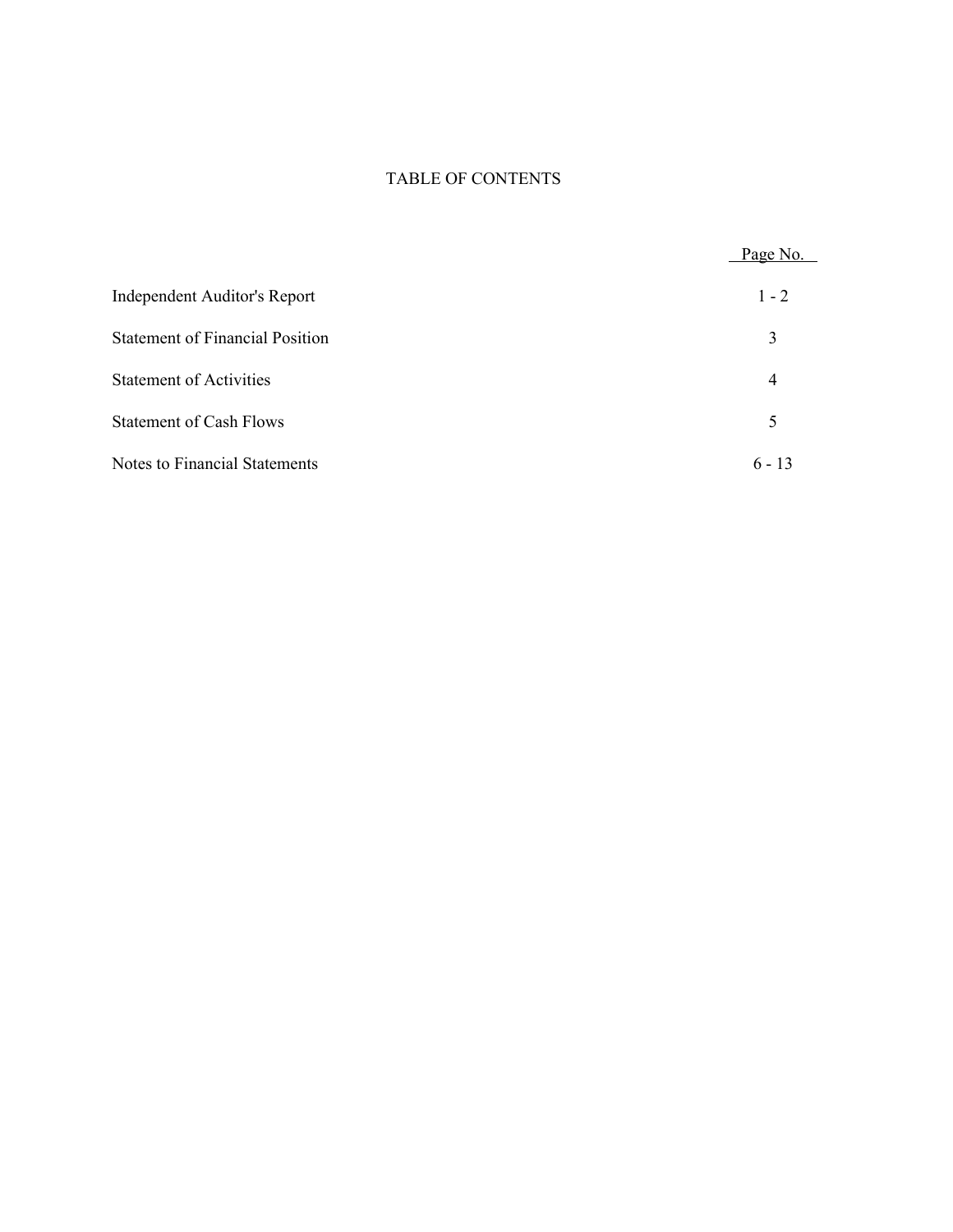

#### INDEPENDENT AUDITOR'S REPORT

To the Audit Committee Blue Shield of California Foundation San Francisco, California

We have audited the accompanying financial statements of Blue Shield of California Foundation (a California nonprofit corporation), which comprise the statement of financial position as of December 31, 2020, and the related statements of activities and cash flows for the year then ended, and the related notes to the financial statements.

#### **Management's Responsibility for the Financial Statements**

Management is responsible for the preparation and fair presentation of these financial statements in accordance with accounting principles generally accepted in the United States of America; this includes the design, implementation, and maintenance of internal control relevant to the preparation and fair presentation of financial statements that are free from material misstatement, whether due to fraud or error.

#### **Auditor's Responsibility**

Our responsibility is to express an opinion on these financial statements based on our audit. We conducted our audit in accordance with auditing standards generally accepted in the United States of America. Those standards require that we plan and perform the audit to obtain reasonable assurance about whether the financial statements are free from material misstatement.

An audit involves performing procedures to obtain audit evidence about the amounts and disclosures in the financial statements. The procedures selected depend on the auditor's judgment, including the assessment of the risks of material misstatement of the financial statements, whether due to fraud or error. In making those risk assessments, the auditor considers internal control relevant to the entity's preparation and fair presentation of the financial statements in order to design audit procedures that are appropriate in the circumstances, but not for the purpose of expressing an opinion on the effectiveness of the entity's internal control. Accordingly, we express no such opinion. An audit also includes evaluating the appropriateness of accounting policies used and the reasonableness of significant accounting estimates made by management, as well as evaluating the overall presentation of the financial statements.

We believe that the audit evidence we have obtained is sufficient and appropriate to provide a basis for our audit opinion.

### **Opinion**

In our opinion, the financial statements referred to above present fairly, in all material respects, the financial position of Blue Shield of California Foundation as of December 31, 2020, and the changes in its net assets and its cash flows for the year then ended in accordance with accounting principles generally accepted in the United States of America.



An indenendent firm Arringependent mini-<br>associated with Moore<br>Global Network Limited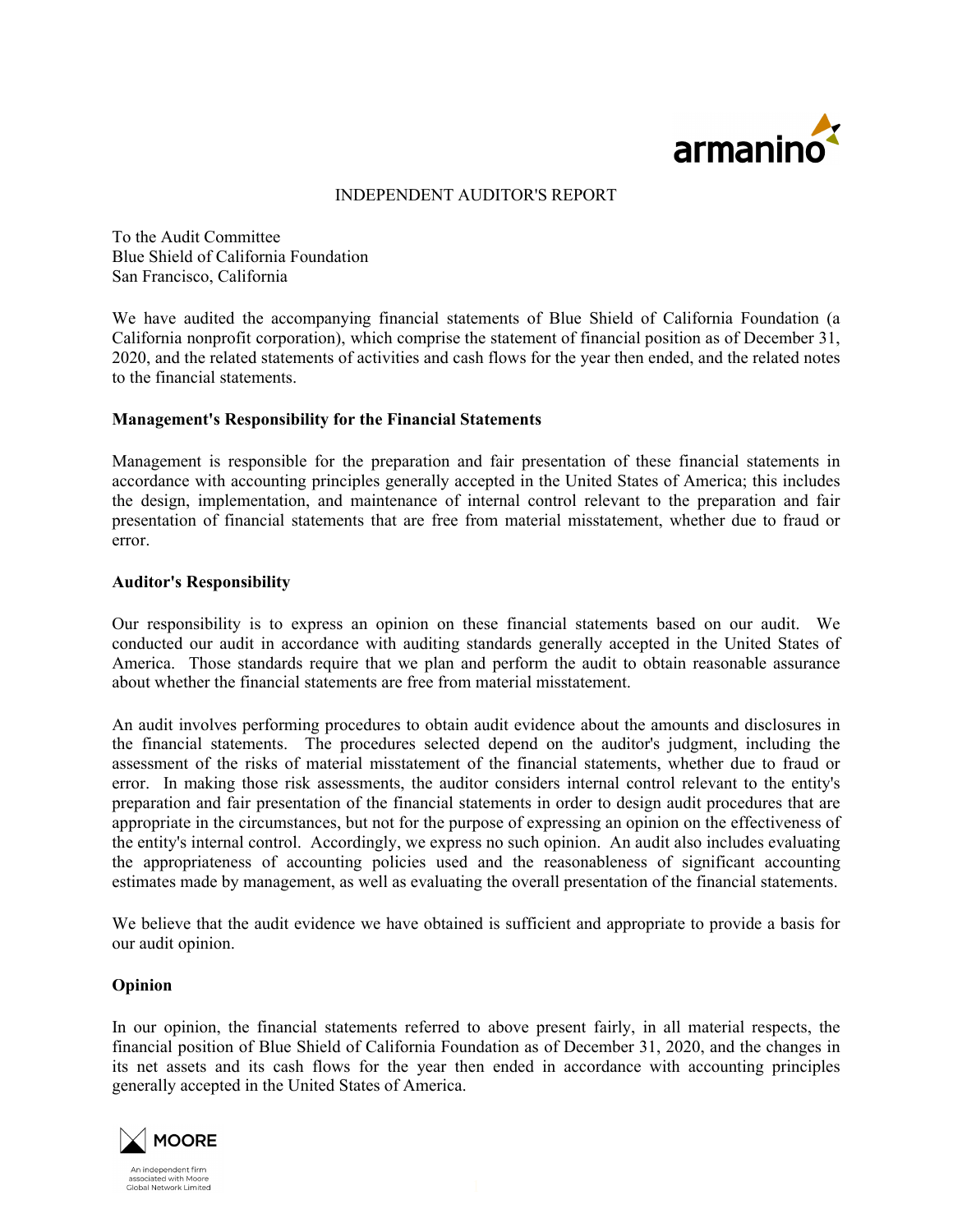#### **Report on Summarized Comparative Information**

We have previously audited Blue Shield of California Foundation's 2019 financial statements, and our report dated June 2, 2020 expressed an unmodified opinion on those audited financial statements. In our opinion, the summarized comparative information presented herein as of and for the year ended December 31, 2019, is consistent, in all material respects, with the audited financial statements from which it has been derived.

*Armanino LLP*

ArmaninoLLP San Francisco, California

May 13, 2021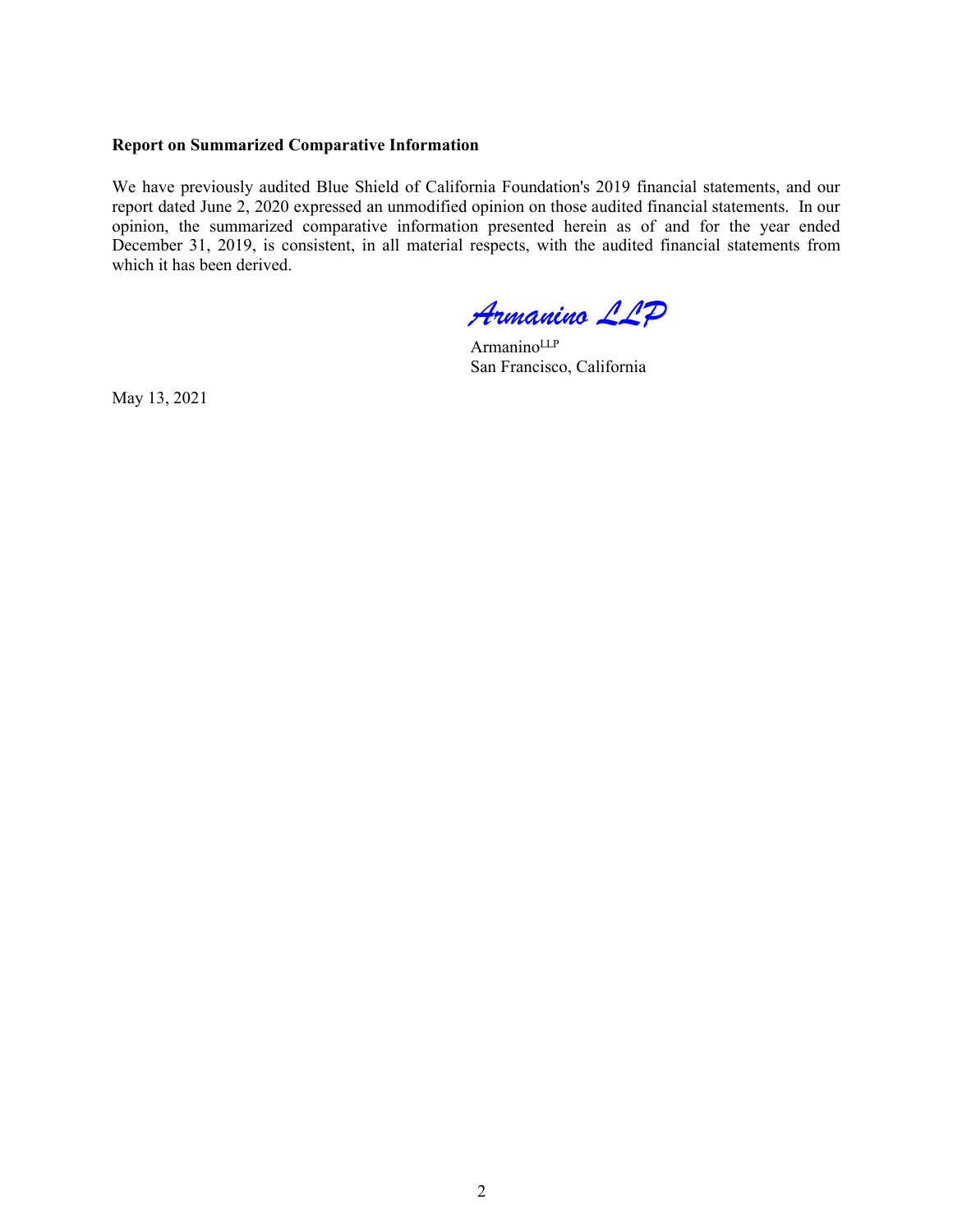# Blue Shield of California Foundation Statement of Financial Position December 31, 2020 (With Comparative Totals for 2019) (In thousands)

|                                                                                                                                     | 2020                                |               | 2019                           |
|-------------------------------------------------------------------------------------------------------------------------------------|-------------------------------------|---------------|--------------------------------|
| <b>ASSETS</b>                                                                                                                       |                                     |               |                                |
| Cash and cash equivalents<br>Investments<br>Prepaid expenses and other assets                                                       | \$<br>16,016<br>86,765<br>113       | <sup>\$</sup> | 72,902<br>30,352<br>46         |
| Total assets                                                                                                                        | 102,894                             | \$            | 103,300                        |
| <b>LIABILITIES AND NET ASSETS</b>                                                                                                   |                                     |               |                                |
| Liabilities<br>Accounts payable and accrued expenses<br>Grants payable<br>Deferred excise tax liability<br><b>Total liabilities</b> | \$<br>506<br>12,999<br>48<br>13,553 | S             | 806<br>19,143<br>180<br>20,129 |
| Net assets<br>Without donor restrictions<br>Undesignated<br>Board-designated<br>Total without donor restrictions                    | 55,943<br>33,398<br>89,341          |               | 52,819<br>30,352<br>83,171     |
| Total liabilities and net assets                                                                                                    | 102,894                             |               | 103,300                        |

The accompanying notes are an integral part of these financial statements.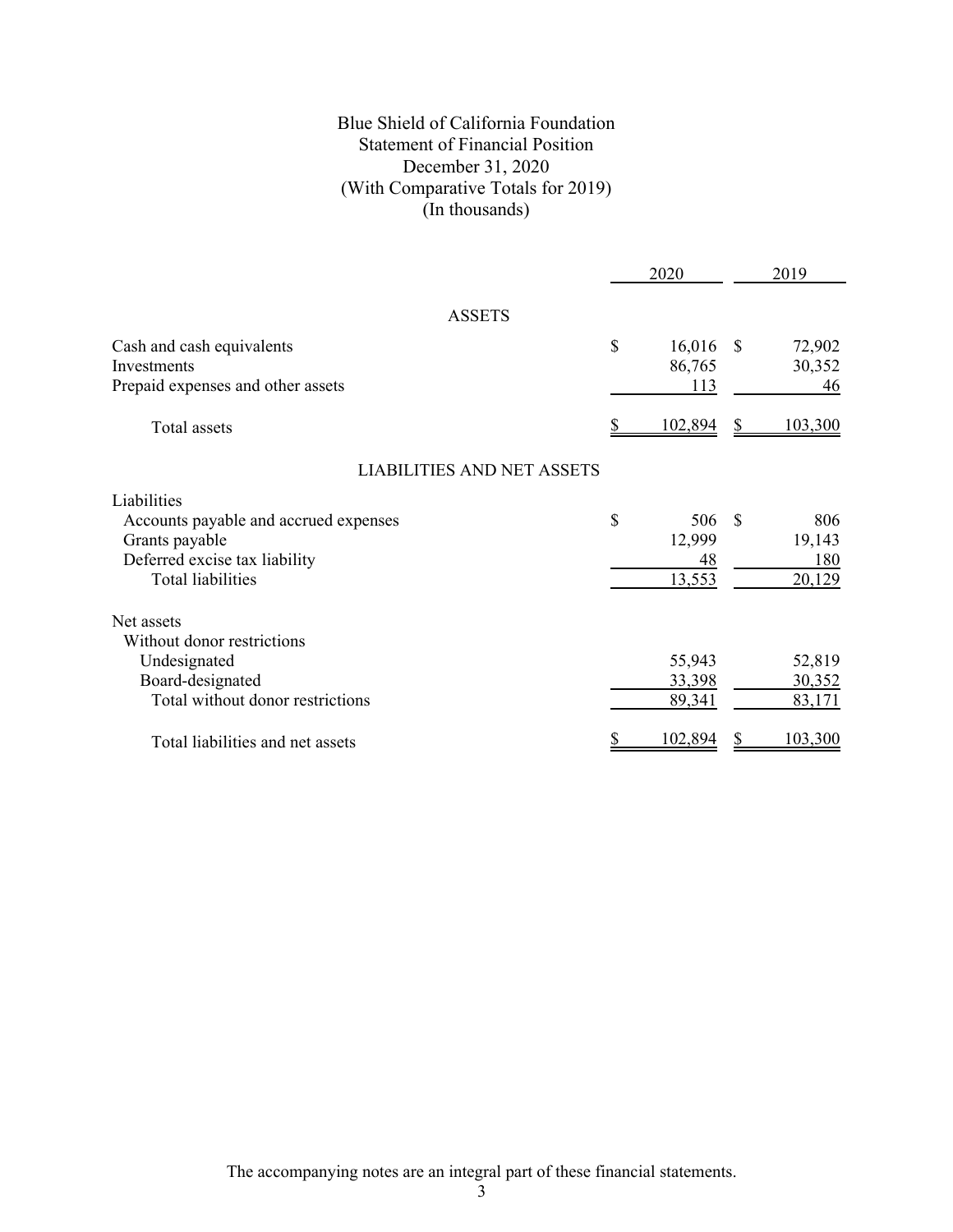# Blue Shield of California Foundation Statement of Activities For the Year Ended December 31, 2020 (With Comparative Totals for 2019) (In thousands)

|                                                          | 2020         | 2019          |        |  |
|----------------------------------------------------------|--------------|---------------|--------|--|
| Revenues and support                                     |              |               |        |  |
| Contributions                                            | \$<br>46,007 | <sup>\$</sup> | 44,988 |  |
| Investment return, net                                   | 5,071        |               | 4,690  |  |
| Other                                                    |              |               |        |  |
| Total revenues and support                               | 51,078       |               | 49,685 |  |
| Functional expenses                                      |              |               |        |  |
| Grantmaking                                              | 34,976       |               | 32,590 |  |
| Program                                                  | 7,544        |               | 6,594  |  |
| General and administrative                               | 2,388        |               | 1,946  |  |
| Total functional expenses                                | 44,908       |               | 41,130 |  |
| Change in net assets                                     | 6,170        |               | 8,555  |  |
| Net assets without donor restrictions, beginning of year | 83,171       |               | 74,616 |  |
| Net assets without donor restrictions, end of year       | 89,341       |               | 83,171 |  |

The accompanying notes are an integral part of these financial statements.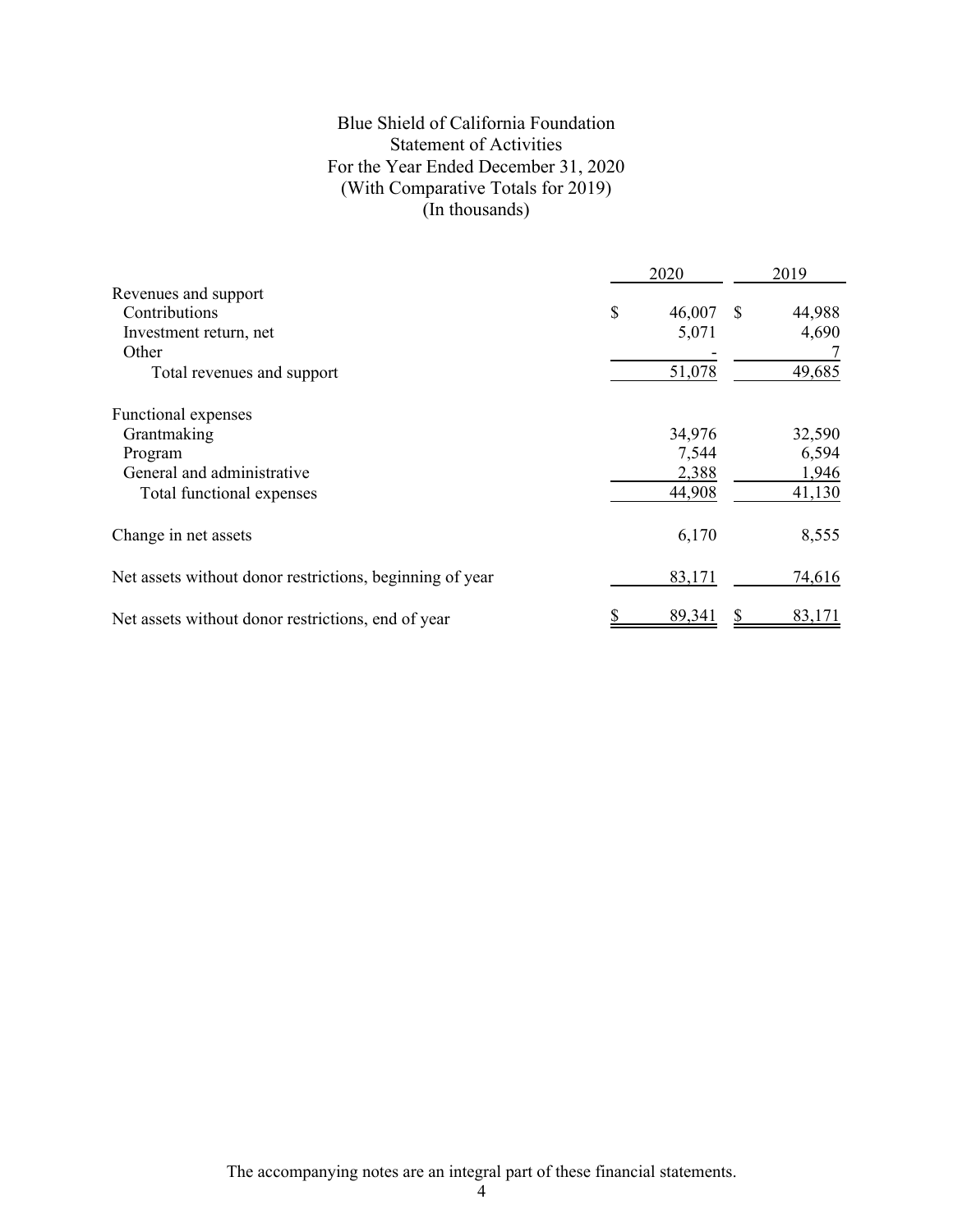# Blue Shield of California Foundation Statement of Cash Flows For the Year Ended December 31, 2020 (With Comparative Totals for 2019) (In thousands)

|                                                                                                         |    | 2020          |      | 2019     |
|---------------------------------------------------------------------------------------------------------|----|---------------|------|----------|
| Cash flows from operating activities                                                                    |    |               |      |          |
| Change in net assets                                                                                    | \$ | 6,170         | - \$ | 8,555    |
| Adjustments to reconcile change in net assets to net cash<br>provided by (used in) operating activities |    |               |      |          |
| Donated marketable securities                                                                           |    | (40,000)      |      | (40,000) |
| Proceeds from immediate sale of donated marketable securities                                           |    | 39,987        |      | 39,992   |
| Net realized and unrealized gains on investments                                                        |    | (4,230)       |      | (3,925)  |
| Deferred excise taxes                                                                                   |    | (132)         |      | 73       |
| Changes in operating assets and liabilities                                                             |    |               |      |          |
| Prepaid expenses and other assets                                                                       |    | (67)          |      | 426      |
| Accounts payable and accrued expenses                                                                   |    | (300)         |      | (125)    |
| Grants payable                                                                                          |    | (6,144)       |      | 4,779    |
| Net cash provided by (used in) operating activities                                                     |    | (4,716)       |      | 9,775    |
| Cash flows from investing activities                                                                    |    |               |      |          |
| Purchases of investments                                                                                |    | (91,046)      |      | (1,796)  |
| Proceeds from sales and maturities of investments                                                       |    | 38,876        |      | 1,204    |
| Net cash used in investing activities                                                                   |    | (52,170)      |      | (592)    |
| Net increase (decrease) in cash and cash equivalents                                                    |    | (56,886)      |      | 9,183    |
| Cash and cash equivalents, beginning of year                                                            |    | <u>72,902</u> |      | 63,719   |
| Cash and cash equivalents, end of year                                                                  |    | 16,016        |      | 72.902   |
|                                                                                                         |    |               |      |          |

# Supplemental disclosure of cash flow information

| Cash paid during the year for excise taxes |  |  |  |
|--------------------------------------------|--|--|--|
|--------------------------------------------|--|--|--|

The accompanying notes are an integral part of these financial statements.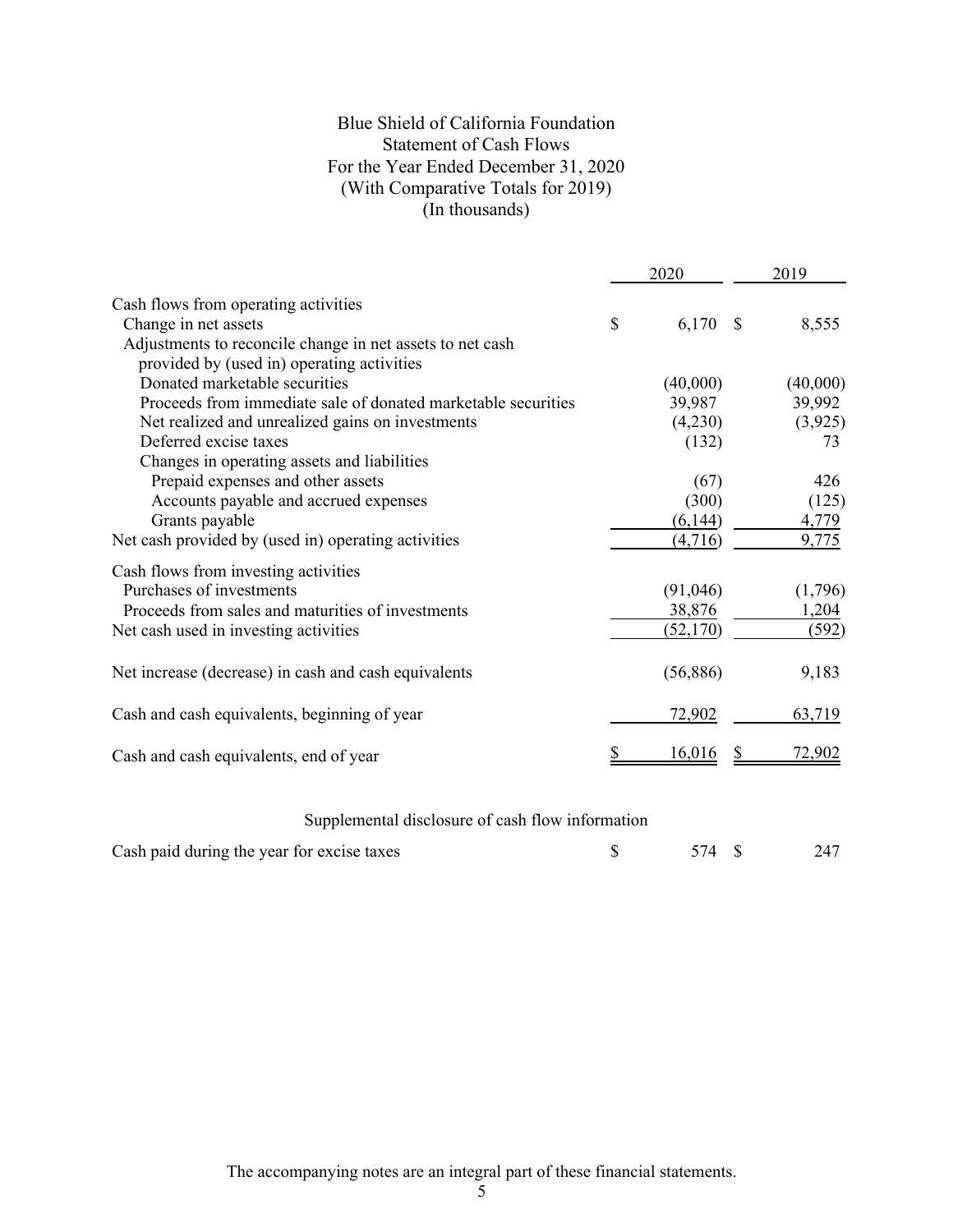### 1. NATURE OF OPERATIONS

Blue Shield of California Foundation (the "Foundation"), a California public benefit corporation, was founded in 1981 as California Physicians Service Foundation (doing business as Blue Shield of California Foundation). The Foundation's mission is to build lasting and equitable solutions that make California the healthiest state and end domestic violence. The strategic direction of the Foundation is rooted in our knowledge that well-being depends upon much more than traditional healthcare services and crisis intervention. Our work is focused on moving further forward to help improve the lives of those who struggle the most in order to create a California that is full of possibility for all.

The Foundation is supported by contributions received from California Physicians Service, doing business as Blue Shield of California ("Blue Shield"), a related party (see Notes 7 and 8).

#### Program funding

The Foundation makes grants and contributions to organizations operating for charitable, scientific, or educational purposes. These grants are made directly to organizations whose charitable work is related to ending domestic violence, and ensuring access to health care for all Californians.

#### 2. SUMMARY OF SIGNIFICANT ACCOUNTING POLICIES

#### Basis of accounting and financial statement presentation

The Foundation's financial statements have been prepared using the accrual basis of accounting. Net assets and changes therein are classified as follows:

- *Without donor restrictions* Net assets without donor restrictions consist of all resources of the Foundation which have not been specifically restricted by a donor.
- *With donor restrictions* Net assets with donor restrictions consist of cash and other assets received with donor stipulations that limit the use of donated assets. These stipulations may expire with time or may be satisfied by the actions of the Foundation according to the intentions of the donor. The Foundation did not have any net assets with donor restrictions as of December 31, 2020.

#### Revenue recognition

Cash and other assets received as donations are reported at fair value when the unconditional promise to give has been communicated. Donations are classified as restricted support if they are received with a donor restriction. When a donor restriction expires, net assets with donor restrictions are reclassified to net assets without donor restrictions and reported as net assets released from restrictions.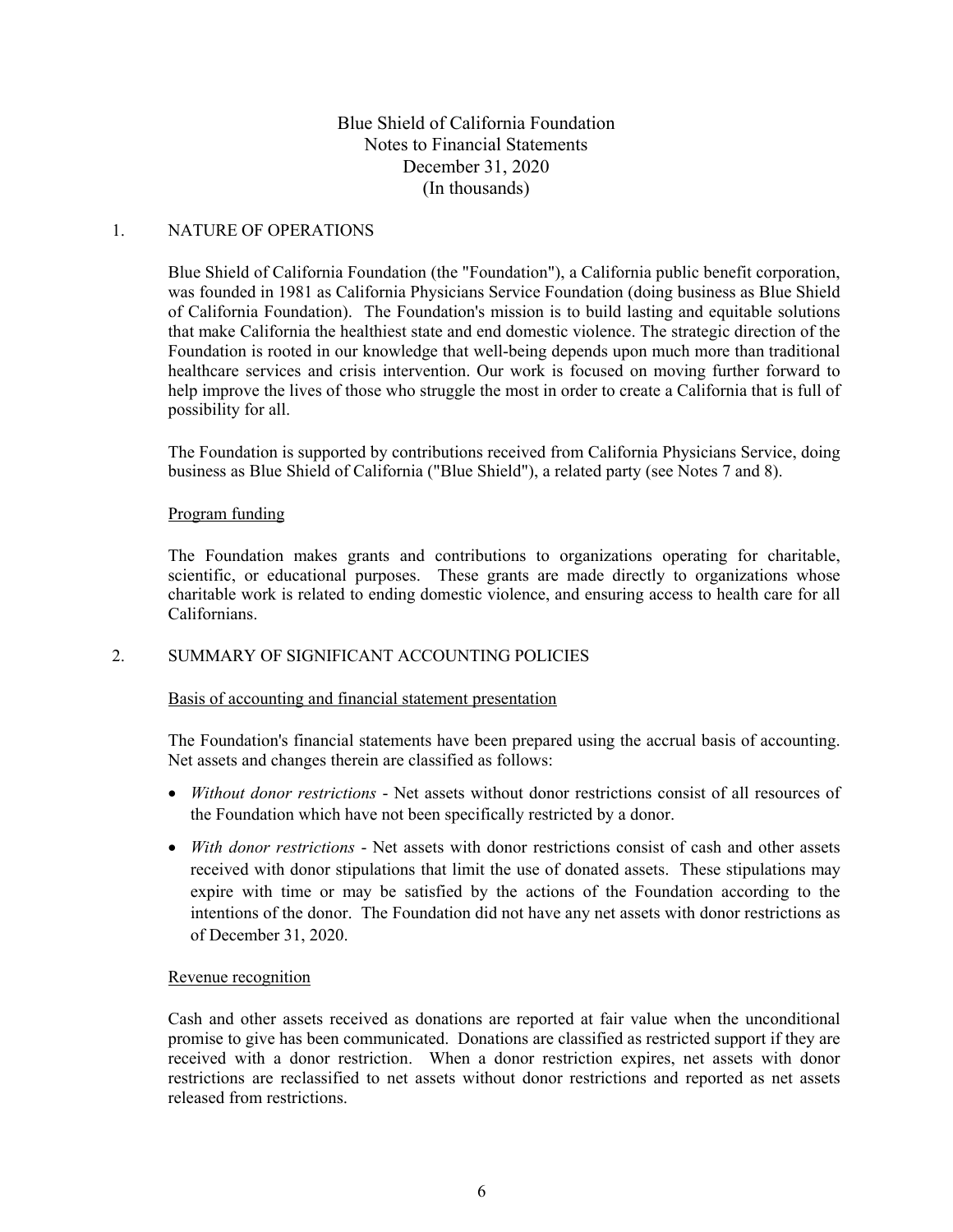# 2. SUMMARY OF SIGNIFICANT ACCOUNTING POLICIES (continued)

### In-kind donations

In-kind donations consist of Foundation staff salaries and benefits, office space, and other donated goods and facilities received from Blue Shield, an affiliate of the Foundation. Donated goods are recorded at estimated fair value when received, and donated services received from Blue Shield employees are recorded at the cost recognized by Blue Shield.

#### Cash and cash equivalents

Cash equivalents that are held as operating funds and designated for the payment of grants and expenses are included in cash and cash equivalents in the statement of financial position. Cash equivalents held as reserve funds or as investments are included in investments in the statement of financial position. Cash equivalents generally consist of short-term, highly liquid investments with original maturities of three months or less at the time of purchase.

#### Investments

The Foundation's investments are stated at fair value based on quoted prices in active markets. Any related changes in the fair value of investments are reflected in investment return, net in the statement of activities. Purchases and sales are recorded on a trade date basis and interest and dividend income is accrued as earned.

#### Fair value measurements

Fair value is defined as the price that would be received to sell an asset or paid to transfer a liability (i.e. the exit price) in an orderly transaction between market participants at the measurement date. The Foundation determines the fair values of its assets and liabilities based on a fair value hierarchy that includes three levels of inputs that may be used to measure fair value (Level 1, Level 2 and Level 3).

- *Level 1 -* inputs are quoted market prices (unadjusted) in active markets for identical assets or liabilities the Foundation has the ability to access at the measurement date. An active market is a market in which transactions occur with sufficient frequency and volume to provide pricing information on an ongoing basis.
- *Level 2 -* inputs other than quoted prices that are observable for the asset or liability, either directly or indirectly.
- *Level 3 -* inputs are unobservable inputs for the asset or liability.

Unobservable inputs reflect the Foundation's own assumptions about the assumptions market participants would use in pricing the asset or liability (including risk assumptions). Unobservable inputs are developed based on the best information available in the circumstances and may include the Foundation's own data.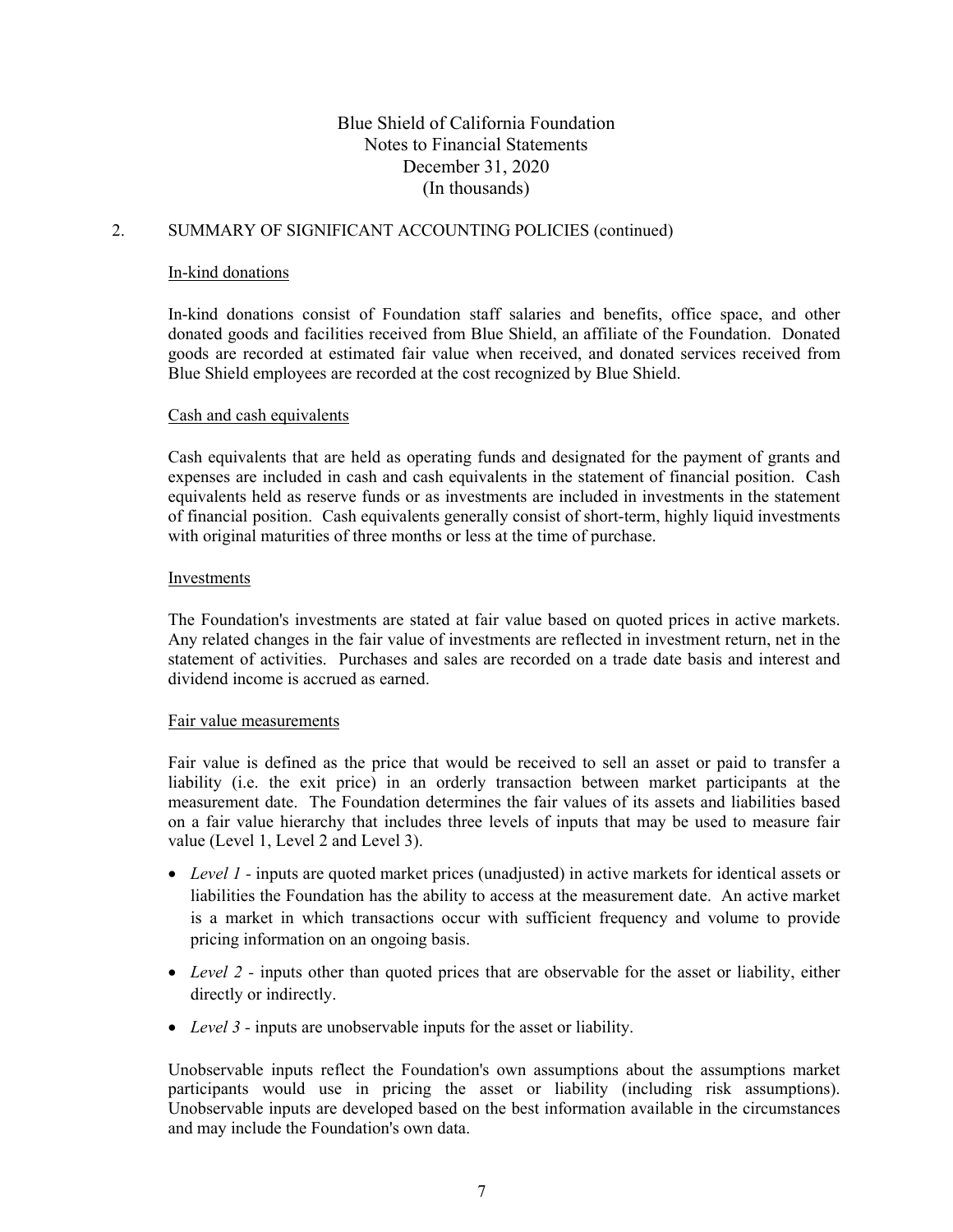### 2. SUMMARY OF SIGNIFICANT ACCOUNTING POLICIES (continued)

#### Fair value measurements (continued)

The categorization within the valuation hierarchy is based upon the lowest level of input that is significant to the fair value measurement.

#### Grants

Grants are recognized as expenses when the unconditional promise to give to an individual program or award is approved by the Board of Trustees. Annually, the Board of Trustees approves a President's Discretionary Fund wherein the Foundation's President directs the awards. Discretionary funds are not recognized as grant expenses until the President directs the award and the grant becomes unconditional. Conditional grants are expensed and considered payable in the period in which the grant becomes unconditional, that is when the related barrier(s) have been overcome and/or the right of return or right of release has been met. Grants scheduled for payment in excess of one year are measured at the present value of future payments. The discounts on these amounts are computed using an appropriate discount rate commensurate with the risks involved. As of December 31, 2020, the Foundation did not consider it necessary to record a discount on grants payable as the amount was not considered significant to the financial statements.

The Foundation occasionally makes conditional grants to organizations. There are no unpaid conditional grant awards as of December 31, 2020 and the Foundation has no other conditional grants.

#### Income taxes

The Foundation is a nonprofit organization exempt from income tax under Section 501(c)(3) of the Internal Revenue Code (the "Code") and Section 23701d of the Revenue and Taxation Code of the State of California. The Foundation has been determined by the Internal Revenue Service to be a private foundation within the meaning of Section 509(a) of the Code. The Foundation is exempt from both federal and state income taxes, but is subject to federal excise tax on its net investment income. For the year ended December 31, 2020, the Foundation had a federal excise tax expense of \$443, comprised of \$575 of current excise tax expense and (\$132) of deferred excise tax expense, included within net investment income in the statement of activities.

The Foundation is subject to a flat 1.39% federal excise tax on net investment income, as defined by federal law. As of December 31, 2020, the total deferred excise tax liability was \$48.

The Foundation assesses tax positions taken or expected to be taken against more likely than not recognition threshold and measurement attributes for financial statement recognition. Based on an analysis prepared by the Foundation, it was determined that the tax positions taken or expected to be taken had no material effect on the recorded tax assets and liabilities of the Foundation.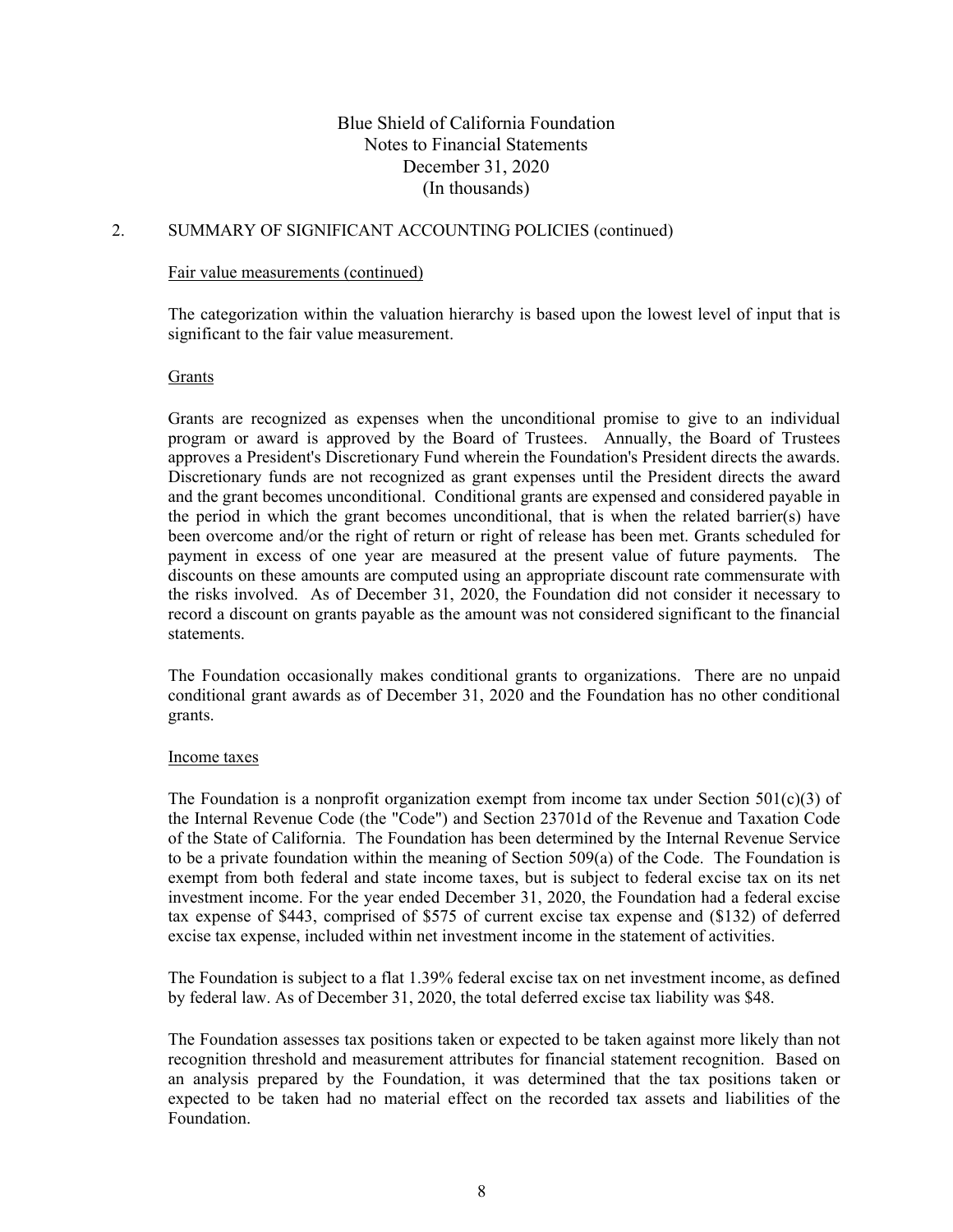### 2. SUMMARY OF SIGNIFICANT ACCOUNTING POLICIES (continued)

### Functional allocation of expenses

Expenses have been charged directly to grantmaking, program, and general and administrative classifications based on direct expenses incurred. Any expenses not directly chargeable are allocated to grantmaking, program or general and administrative classifications based on management's analysis of what classification was benefited by the expense. Management's analysis primarily includes estimates of employee time incurred.

#### Use of estimates

The preparation of financial statements in conformity with accounting principles generally accepted in the United States of America requires management to make estimates and assumptions that affect the reported amounts of assets and liabilities and disclosure of contingent assets and liabilities at the date of the financial statements and the reported amounts of revenues and expenses during the reporting period. Actual results could differ from those estimates.

#### Comparative financial information

The financial statements include certain prior year summarized comparative information in total, but not by net asset classification. Such summarized information does not include sufficient detail to constitute a presentation in conformity with accounting principles generally accepted in the United States of America. Accordingly, such information should be read in conjunction with the Foundation's financial statements for the year ended December 31, 2019, from which the summarized information was derived.

#### Change in accounting principle

In June 2018, the FASB issued ASU 2018-08, *Clarifying the Scope and the Accounting Guidance for Contributions Received and Contributions Made*, which clarifies the criteria for evaluating whether a transaction is a contribution or an exchange transaction and whether a contribution is conditional or unconditional. The Foundation adopted ASU 2018-08 with a date of the initial application of January 1 , 2020 using the modified prospective method.

The adoption of ASU 2018-08 did not have a significant impact on the Foundation's financial position, result of operations, or cash flows. The Foundation has evaluated contributions received and contributions made and has determined that there is no change as a result of the adoption of the standard.

### Subsequent events

The Foundation has evaluated subsequent events through May 13, 2021, the date the financial statements were available to be issued. No subsequent events have occurred that would have a material impact on the presentation of the Foundation's financial statements.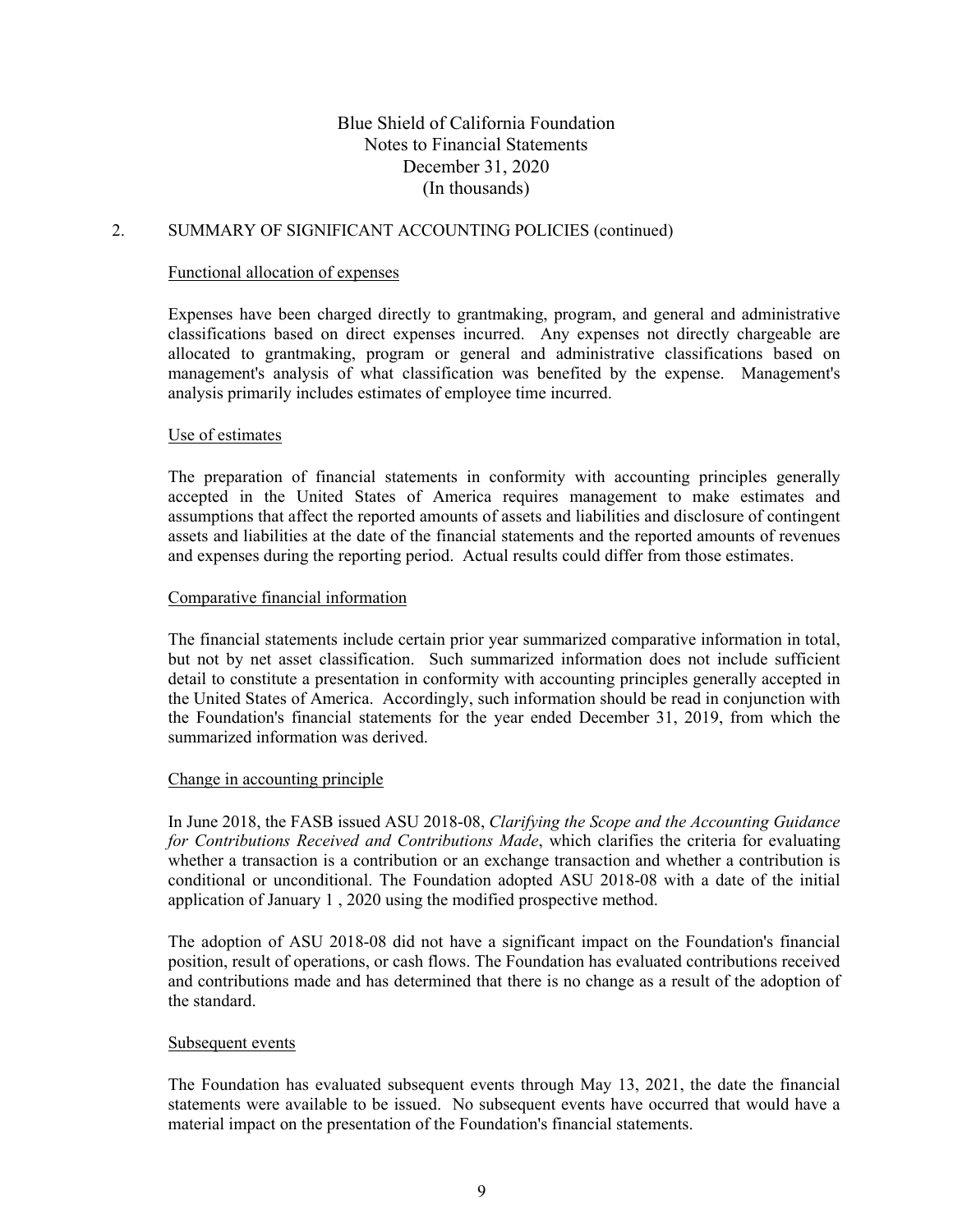# 3. LIQUIDITY AND FUNDS AVAILABLE

The Foundation's liquidity management includes a policy to structure its financial assets to be available as its grants, general expenditures, liabilities, and other obligations come due. The Foundation maintains cash and investments in liquid securities. However, it also structures its portfolio holdings in a three-tier platform based upon the anticipated timing of planned expenditures. None of the Foundation's financial assets are subject to donor-imposed stipulations, redemption restrictions, or other contractual limitations on the ability to liquidate funds. The Foundation's financial assets are considered highly liquid and available for expenditure as needed; however, based on the Foundation's investment policies, approximately \$86,800 held in investments is designated for operating reserves intended to support the Foundation in years beyond 2020.

The Foundation's financial assets available within one year of December 31, 2020 to meet general expenditures included:

| Cash and cash equivalents<br>Investments | 16.016<br>86,765 |
|------------------------------------------|------------------|
| Less board-designated operating reserves | (33,398)         |
|                                          | 69,383           |

The board-designated operating reserves of \$33,398 as of December 31, 2020 represent funds intended to be maintained for over five years for purposes of providing operational support should the Foundation experience reduced funding. Although the Foundation does not intend to spend from its board-designated operating reserves within one year, funds may be made available for expenditure by the Board of Trustees as deemed necessary.

### 4. INVESTMENTS

The cost and fair value of investments consisted of the following:

|                                                                                      | Cost                       | Fair Value                 |
|--------------------------------------------------------------------------------------|----------------------------|----------------------------|
| Money market funds<br>Domestic fixed income securities<br>Domestic equity securities | 33,008<br>32,237<br>18,081 | 33,008<br>33,053<br>20,704 |
|                                                                                      | 83,326                     | 86,765                     |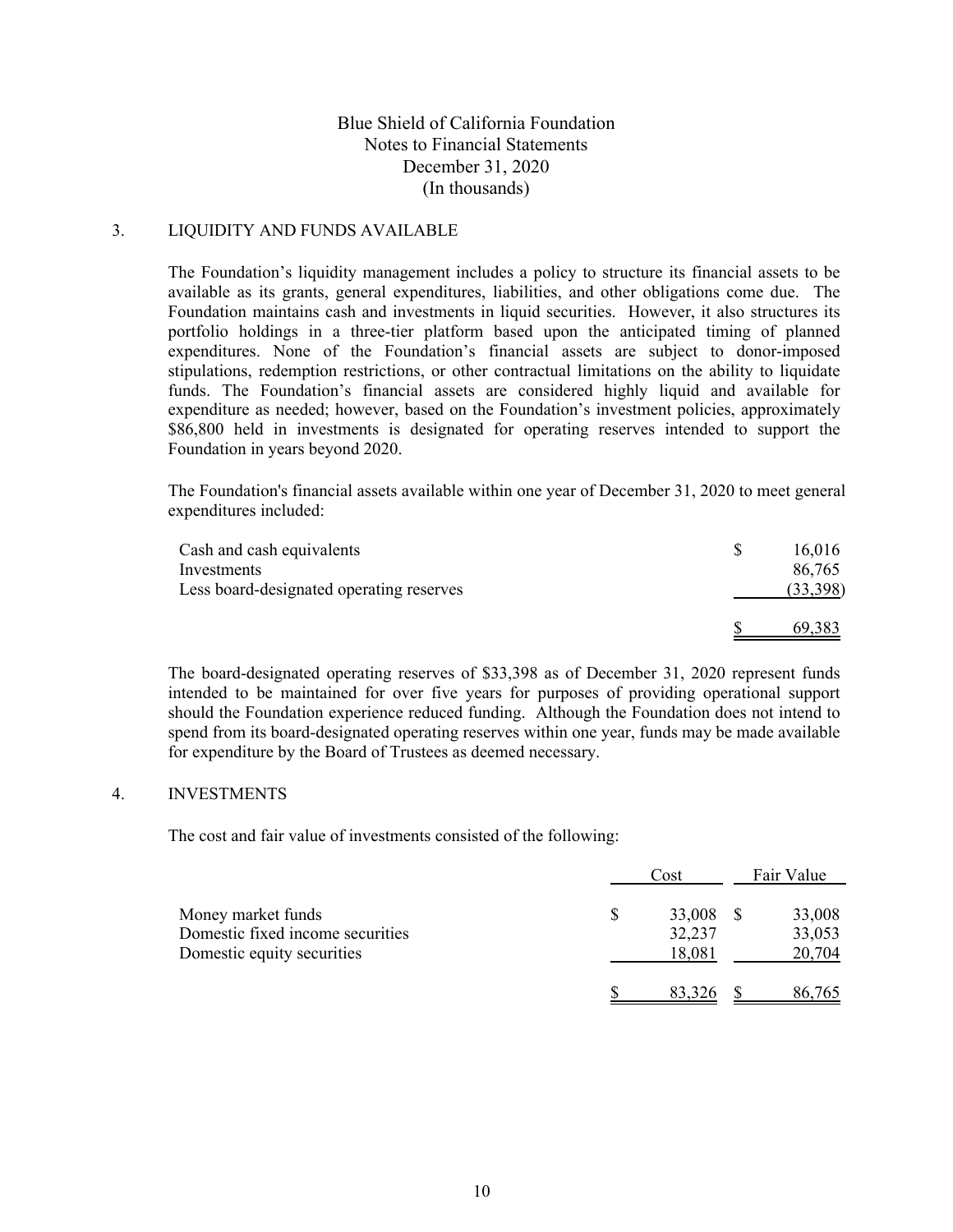#### 5. FAIR VALUE MEASUREMENTS

The following table sets forth by level, within the fair value hierarchy, the Foundation's assets at fair value as of December 31, 2020:

|                                                                                      | Level 1 |                                              | Level 2 |                                    | Level 3 |                          | Fair Value |                            |
|--------------------------------------------------------------------------------------|---------|----------------------------------------------|---------|------------------------------------|---------|--------------------------|------------|----------------------------|
| Money market funds<br>Domestic fixed income securities<br>Domestic equity securities |         | 33,008<br>$\overline{\phantom{a}}$<br>20,704 |         | 33,053<br>$\overline{\phantom{0}}$ | - \$    |                          | $- S$      | 33,008<br>33,053<br>20,704 |
|                                                                                      |         | 53,712                                       |         | 33,053                             |         | $\overline{\phantom{a}}$ |            | 86,765                     |

#### 6. GRANTS PAYABLE

Grants awarded, but unpaid, are payable as follows:

| Year ending December 31, |                           |        |
|--------------------------|---------------------------|--------|
| 2021                     | $\boldsymbol{\mathsf{S}}$ | 11,699 |
| 2022                     |                           | ,300   |
|                          |                           |        |

### 7. RELATED PARTY TRANSACTIONS

In 2020, Blue Shield provided the Foundation with a total of \$46,007 in donated support. This support has no donor restrictions and is used primarily to fund research, policy, and community grantmaking of the Foundation. Total donated support from Blue Shield included occupancy and personnel costs for which Blue Shield received no compensation.

Personnel and occupancy provided to the Foundation was comprised of the following:

| Labor, at Blue Shield cost         | 4.750 |
|------------------------------------|-------|
| Benefits, at Blue Shield cost      | 703   |
| Occupancy and other, at fair value | 554   |
|                                    | 6.007 |

The Foundation occasionally makes grants to organizations where a member of the Board of Trustees is also an interested party related to the recipient organization. Foundation policy requires Trustees to disclose any real or perceived conflicts of interest and the recusal of any conflicted Trustees from Board votes on proposed Foundation grant awards. The Foundation's Board has complied with this policy during 2020.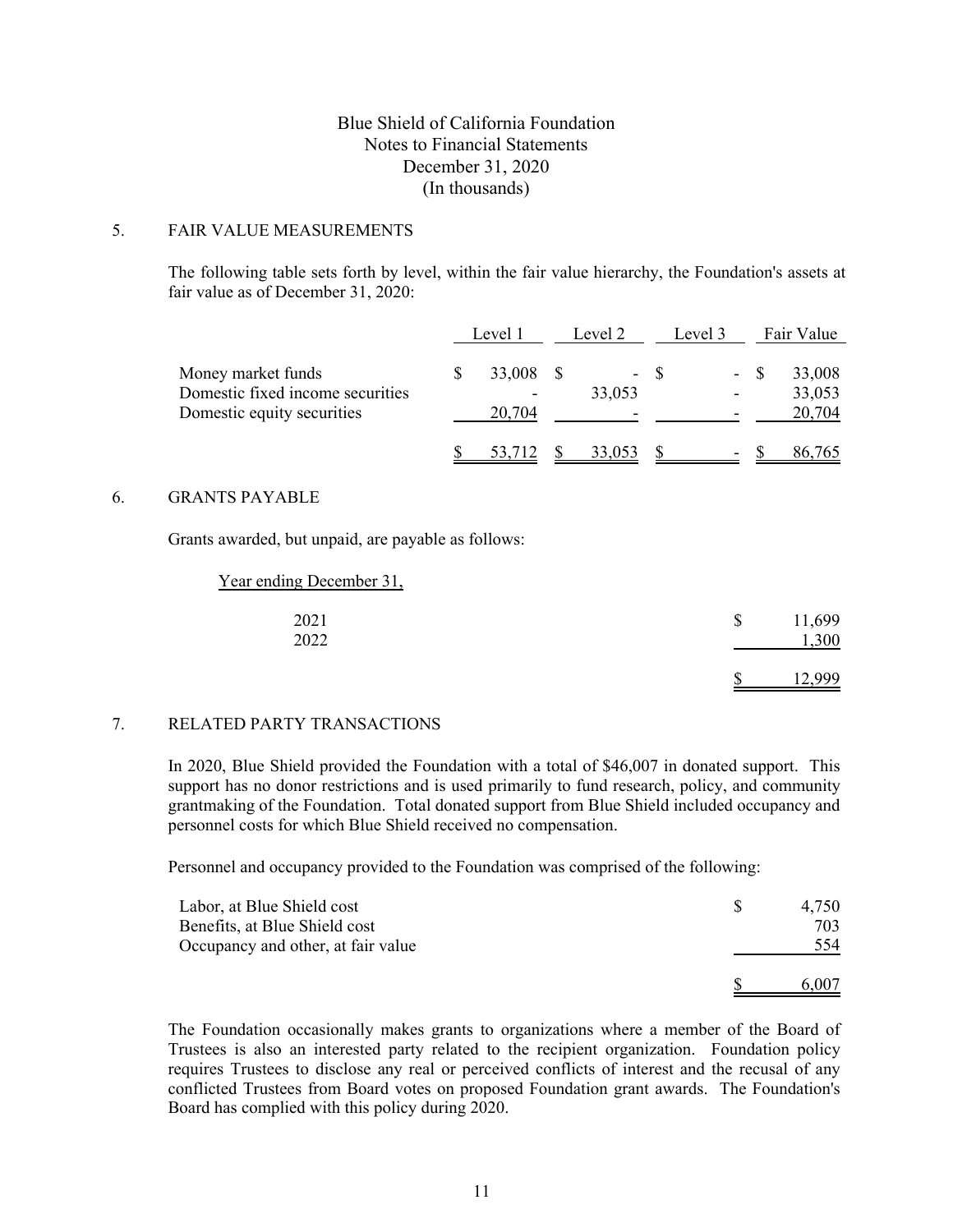# 7. RELATED PARTY TRANSACTIONS (continued)

During 2020, six grants totaling \$1,786 were awarded to organizations in which Foundation Trustees are interested parties.

During 2020, the Foundation made payments totaling \$8 related to memberships to organizations in which Foundation Trustees are interested parties.

During 2020, the Foundation made payments totaling \$25 related to marketing to organizations in which Foundation Trustees are interested parties.

### 8. CONCENTRATIONS

#### Financial instruments

Financial instruments that potentially subject the Foundation to concentrations of credit risk consist principally of cash and cash equivalents and short-term investments. Risks associated with cash and cash equivalents are mitigated by banking with creditworthy institutions. Such balances with any one institution may, at times, be in excess of federally insured amounts. The Foundation has not experienced any losses in such accounts and believes it is not exposed to any significant credit risk.

Investment securities are exposed to various risks, such as interest rate, market and credit risks. Due to the level of risk associated with certain investment securities, it is at least reasonably possible that changes in the near term could materially affect the amounts reported in the statement of financial position.

### Contributions

For the year ended December 31, 2020, all contributions were received from Blue Shield, a related party (see Note 7).